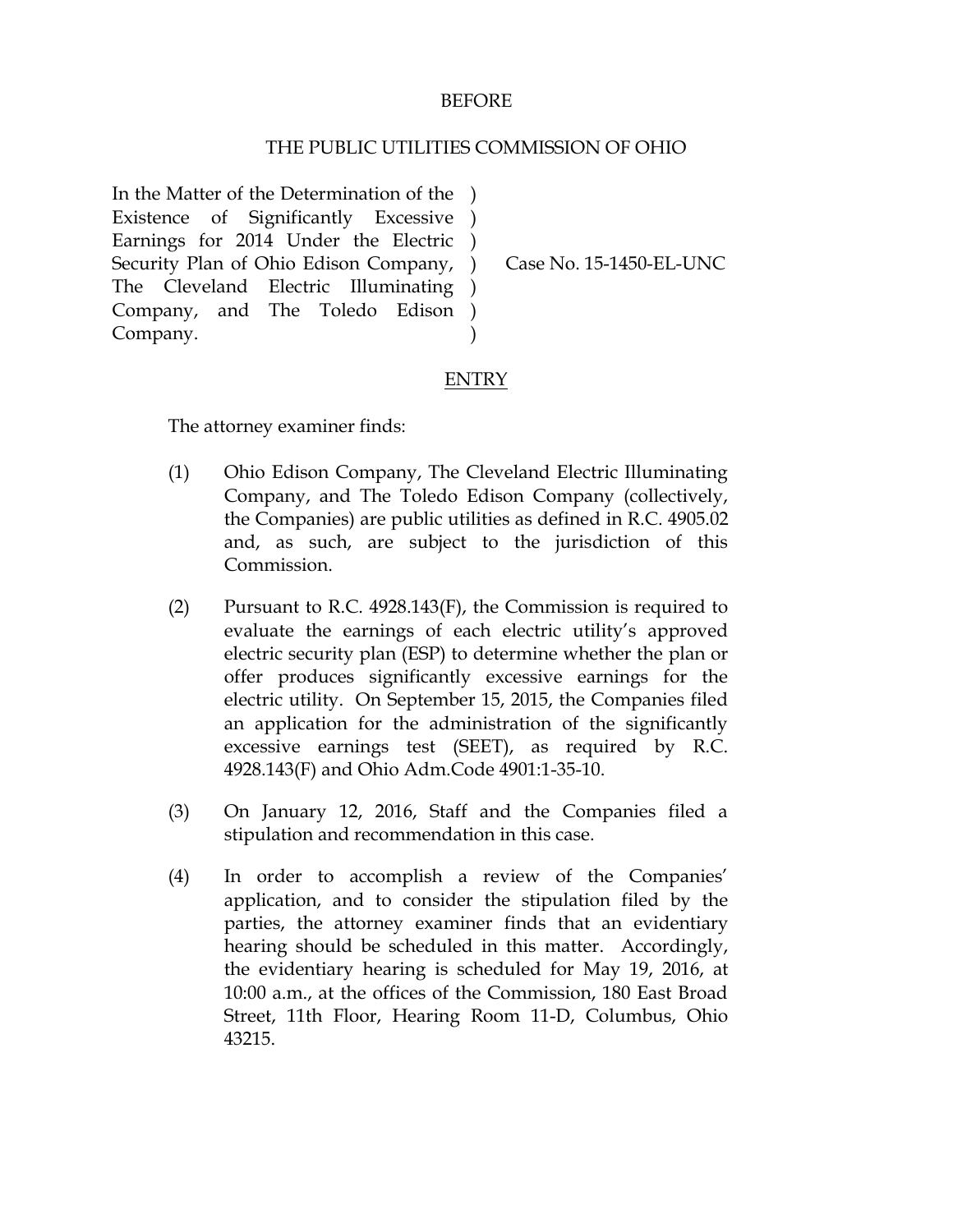It is, therefore,

ORDERED, That the evidentiary hearing be scheduled for May 19, 2016, as set forth in Finding (4). It is, further,

ORDERED, That a copy of this Entry be served upon all parties of record.

THE PUBLIC UTILITIES COMMISSION OF OHIO

s/Bryce McKenney By: Bryce A. McKenney Attorney Examiner

SEF/sc